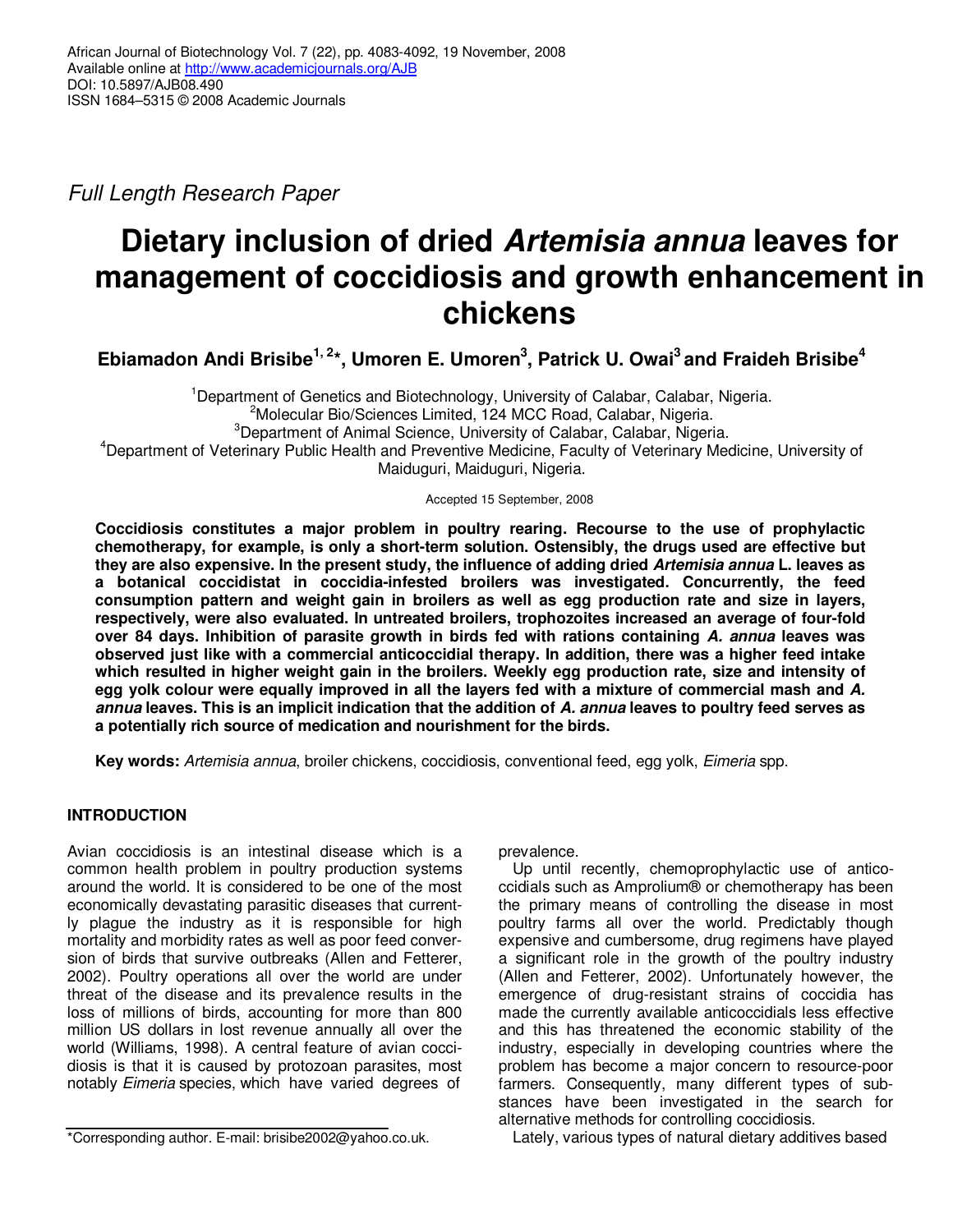on botanical elements have been explored as sustainable alternatives of controls for coccidiosis and seen to be quite efficacious. Amongst the plant materials that have been tested and found to be effective for possible use as prophylactic feed additives are Azadirachta indica, Sophora flavescens, flaxseeds and, especially Artemisia annua (Tipu et al., 2002; Youn and Noh, 2001; Allen and Fetterer, 2002). Recently Artemisia annua has been found to play a very important role in the management of both animal and human healthcare needs (Brisibe, 2006; Turner and Ferreira, 2005; Allen and Fetterer, 2002) through one of the main active principles in the plant, artemisinin, which is a cadinane-type sesquiterpene lactone with an endoperoxide bridge that is presently the most potent and efficacious compound against the latestage ring parasites and trophozoites of Plasmodium falciparum.

Artemisinin is a drug derived mainly from the leafy portions of A. annua. Together with its semi-synthetically prepared derivatives such as dihydroartemisinin, artesunate, artemether and arteether, these products are equally potent and efficacious against several other common infectious protozoan parasites including Schistosoma mansoni, S. japonicum and S. haemotobium (Xiao et al., 2004; Utzinger et al., 2001), which cause schistosomiasis that afflicts about 200 million people and causes 1.5 million disabilities annually (Kumar et al., 2004), Cryptosporidium, Giardia intestinalis, Entemoeba histolytica, and Leishmania species responsible for cryptosporidiosis, giardiasis, amoebiasis and leishmaniasis, respectively.

Preliminary studies have demonstrated that different parts of the plant, for example, leaves, inflorescence, stem and roots, contain not only comparable levels of primary metabolites and mineral elements with other forage plants but also a diverse array of secondary metabolites with antioxidant potential (Brisibe et al., 2008). Encouraged by these results, we were interested in trying to confirm whether dried leaves of A. annua would enhance the performance of chickens in terms of table meat, internal organs and egg production when included as feed supplements in poultry diets. The series of experiments reported here were, therefore, designed to evaluate the effects of the inclusion of A. annua as a botanical anticoccidial as well as a natural feed supplement to aid the productivity of broilers and layers by resource-poor farmers in developing countries. Essentially, we were interested in elucidating the potential of A. annua as a dietary source of protein and minerals in order to encourage the inclusion of the leaves as feed additives for the production of monogastric livestock. In the current study, our primary interest was in evaluating the effects of inclusion of the leaves of the plant in commercial broiler and layer rations on coccidial infection, especially with respect to oocyst count in faeces and lesion scores, chick mortality, feed conversion efficiency and weight gain in broilers as well as egg laying performance in layers, respectively.

## **MATERIALS AND METHODS**

## **Plant material and tissue culture**

Seeds of an hybrid line of A. annua (2/39 x IV) graciously provided by Dr. Pedro M. de Magalhäes of CPQBA, University of Campinas, Campinas, Brazil with enhanced agronomic performance and high artemisinin content under humid lowland tropical conditions observed from preliminary trials were surface sterilized by soaking in 70% ethanol for 5 min. Thereafter, they were equally soaked in 0.1% mercuric chloride solution for 5 min. The seeds were thoroughly rinsed thrice with sterile distilled water and then germinated under aseptic conditions in 500 ml vessels containing 100 ml of halfstrength MS (Murashige and Skoog, 1962) medium supplemented with 1% sucrose and gelled with 7% agar that had been autoclaved after the adjustment of the medium pH to 6.0. The seeds started to germinate within 3 – 4 days after transfer to this medium. After 4 weeks the seedlings were sectioned into small portions and transferred to MS basal medium supplemented with 3% sucrose, 0.05 mg/l naphthalene acetic acid and 2.0 mg/l benzylaminopurine to induce the formation of multiple shoots mainly from the leaves. These were later transferred after 8 weeks to another MS basal medium that was supplemented only with 1% sucrose and 0.01mg/l naphthalene acetic acid for induction of roots. Cultures were maintained at  $28 \pm 2^{\circ}$ C under a photoperiod of 16 hour (light)/8 h (dark) at 45 µmol photons  $m^2 s^1$  and a relative humidity of 60% throughout this study. Fully developed plantlets were hardened and maintained for 4 weeks in plastic buckets in an air-conditioned glasshouse using fluorescent lamps (with a light intensity of 3,000 lux) at a temperature of 30  $\pm$  2°C and a relative humidity of 50% before transfer to a well irrigated field.

Plants were harvested shortly before the initiation of flowers in November 2005, after a 6-month vegetative growing period in the field. They were dried under shade for  $3 - 5$  days until moisture content dropped to about 8 - 10%, and then all the leaves were separated from the stems and weighed. The entire biomass of leaves was thoroughly pulverized to a coarse powder in an electric blender and stored in air-tight glass jars in a refrigerator until required for analysis or addition to the commercial poultry rations.

## **Proximate and chemical analyses**

All assays of the proximate composition of the experimental materials were undertaken at the main soil analysis laboratory of Soil Science Department, Faculty of Agriculture, University of Calabar, Calabar, Nigeria. The ash and moisture contents were determined as described by AOAC (1990). Crude fat was extracted from about 4 g of each sample using the Soxhlet method with petroleum ether (40 - 60°C) for 8 h. The total nitrogen was determined using the microkjeldahl method and converted to crude protein content by multiplying with a factor of 6.25. The carbohydrate content was determined by the percentage difference of the various other proximate compositions summed together. Phytate was determined by the technique of Igbedion et al. (1994) while tannin was determined according to Makker and Goodchild (1996) and oxalate by the method of Day and Underwood (1986). All determinations were done in triplicates and results expressed as averages of percent values on dry weight basis.

## **Determination of mineral elements**

The mineral composition of A. annua was determined at the Diagnostic Laboratory of Aluminium Smeltering Company of Nigeria (ALSCON), Ikot Abasi, Akwa Ibom State, Nigeria according to standard procedures. Essentially, two grams of dried pulverized leafy biomass were mixed with 20 ml of concentrated perchloric and nitric acids (5:1, v/v). The mixture was allowed to stand overnight and evaporated to dryness on a Kjeldahl apparatus. The digest was dissolved with distilled water and made up to 100 ml.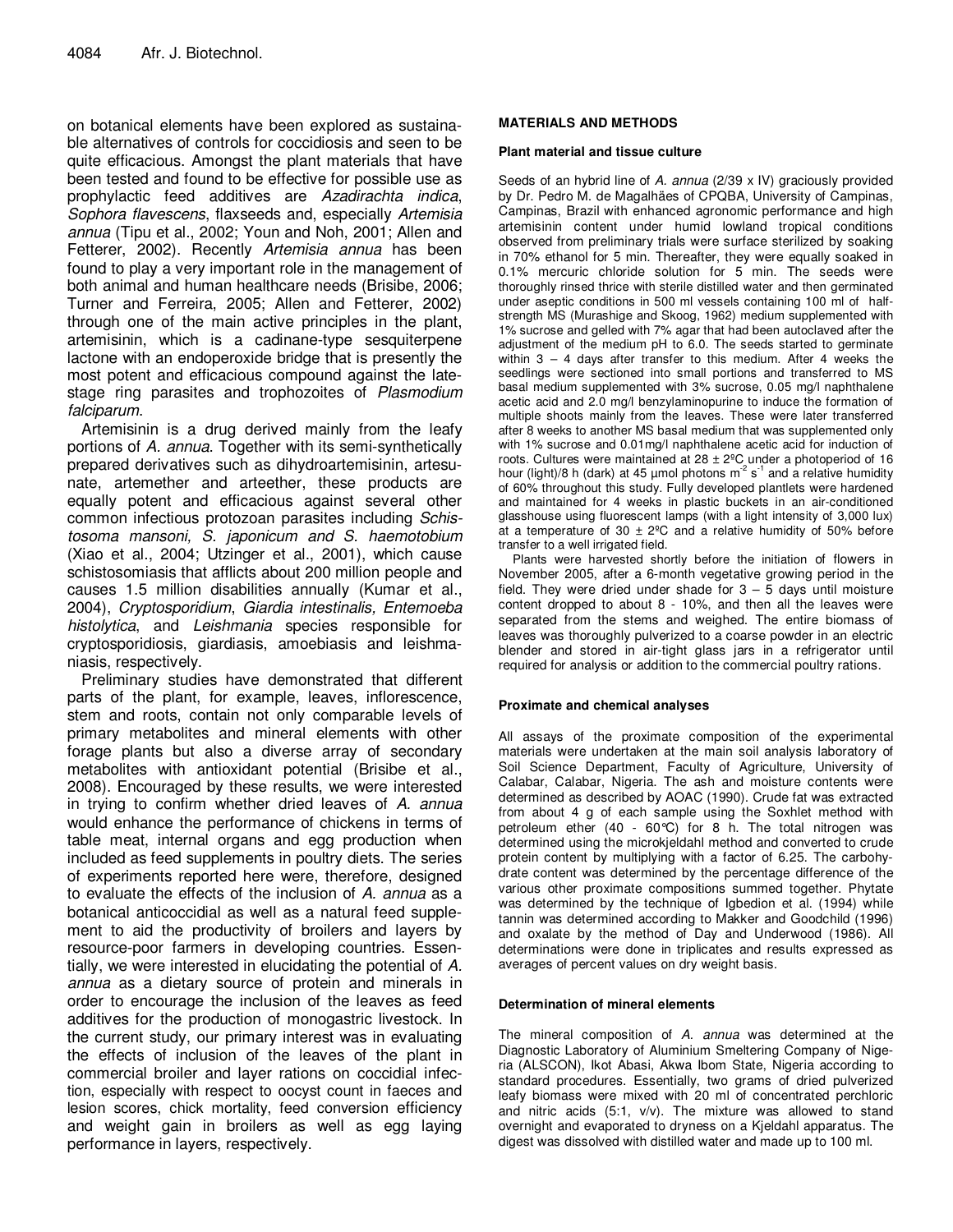The digest solution was used for the determination of the following mineral elements: calcium, magnesium, zinc, iron, manganese, and copper in a Perkin Elmer atomic absorption spectrophotometer (AAS) using the appropriate wavelength and absorbents. Sodium and potassium were determined by flame emission techniques while phosphorus was determined as phosphate according to the vanadomolybdate colorimetric method of Pearson (1976).

#### **Evaluation of artemisinin content**

Quantitative analysis of artemisinin content was performed according to Zhao and Zeng (1985) with minor modifications. 1 gof pulverized dried plant material was extracted with 100ml of petroleum ether at 40 - 50°C for three hours in a Soxhlet apparatus (Fisher Scientific, Schwerte, Germany). The filtrate so obtained was again dried under vacuum and the residue dissolved in 1 ml methanol followed by derivatization by treating with 4 ml NaOH (0.2%) and incubating at 50°C for 30 min. After cooling to room temperature the solution was neutralized with 5 ml of 0.2 M glacial acetic acid in 20% methanol. Artemisinin was then analyzed with HPLC using methanol : 0.1 mM phosphate buffer at pH 7.9 (40:60) as mobile phase through a LunaC-18-ODS,  $250 \times 4.6$  mm column, and using a photodiode array detector (Shimadzu, Japan) set at 260 nm. The average artemisinin content was observed to be 0.8% in the leaves.

#### **Experimental animals and feed**

Two independent experiments (I and II) were carried out concurrently in order to assess the potential of A. annua leaves in enhancing the growth performance of chickens, in association with fixed quantities of the commercial ration appropriate for the growth stage of the broiler or layer birds.

The two experiments consisted of 96 male broiler (leghorn strain) day-old chicks and 90 brown point of lay pullets, respectively, which were purchased from a commercial poultry farm in Calabar, Nigeria. All the day-old chicks which were vaccinated against Newcastle and Gumboro diseases using standard procedures and the point of lay pullets were allowed to acclimatize for a week on deep litter with wood shavings in two separate brooder pens at the poultry unit, Teaching and Research Farm, University of Calabar, Calabar, Nigeria, before the start of the experiments. Both groups of birds were maintained on normal broiler (Pfizer Nigeria PLC, Ikeja, Nigeria) and commercial layer diets, respectively, on tray feeders and provided with water ad libitum throughout the experimental period. Metabolisable energy of Artemisia leaves was estimated in accordance with the European Union system where the percentages of crude protein, crude fat, and digestible carbohydrates were multiplied by the factors 0.155, 0.343 and 0.167, respectively.

#### **Experiment I**

Before starting this experiment, all the broiler chicks were fed with a common starter diet and intentionally infected with coccidia at 1 week of age by administering a 1 ml suspension of sporulated Eimeria tenella oocysts obtained courtesy of the National Veterinary Research Institute, Vom, Plateau State, Nigeria, to each of the chicks. Thereafter the weight of each chick was noted and the effects of the coccidial infection were assessed at weekly intervals throughout the study period of twelve weeks. The investigation, which consisted of 96 chicks distributed randomly to one of four dietary treatment groups  $(A - D)$ , was designed to study the effects of inclusion of two levels of dried A. annua leaves in the commercial mash on coccidial infection, especially with respect to

the number of oocysts of Eimeria species in the faeces and lesion scores, chick mortality, feed conversion efficiency and weight gain in the broilers in comparison with the effects of Amprolium®, a commercial anticoccidial therapy that is commonly used for coccidiosis in the poultry industry as outlined below. Each treatment group had 24 birds. From the pulverized leaves of A. annua, four different feeds tagged A, B, C and D were compounded by varying the concentrations of the plant material in each group and having it mixed thoroughly with the commercial mash on a weight basis. Replications in the first group (that is, control feed group A) were fed with a regular broiler feed (hereafter referred to as Feed A), which contained 100% commercial feed with no A. annua leaves and no medication with Amprolium. Replications in the second group were fed with Feed B, which contained 100% commercial feed with no Artemisia leaves but had 10 g of Amprolium added to the drinking water. The chicks in the third group were fed with Feed C, which contained 10% dietary A. annua leaves and 90% commercial feed without Amprolium, while those in the fourth group were fed with Feed D that contained 20% dietary A. annua leaves and 80% commercial feed without Amprolium.

#### **Oocyst count and lesion scores**

The total number of oocysts was determined from duplicate counts of faecal droppings from the four groups of broilers fed with different rations at 6 weeks of age. Droppings were collected over a 24 h period, prepared for quantification of coccidial oocysts by mixing with water and having a smear examined under a light microscope according to Allen and Fetterer (2002). About the same period, 4 birds from each of the treatment groups were sacrificed and the number of lesions in the appropriate regions of their intestines assessed according to Johnson and Reid (1970).

#### **Feed consumption**

The daily feed consumption (in g) by a bird was obtained by measuring the amount of feed consumed by birds in each group and taking the average for a bird throughout the duration of the whole study.

#### **Weight evaluation**

As an index of the physical growth of the birds, the weight of the chicks in each of the groups was monitored at the beginning of the experiment and thereafter on a weekly basis every Saturday throughout the study. Growth parameters based on rate of weekly food consumption, mean weight gain and specific growth rate for each of the birds were evaluated according to Oyegoke et al. (2006).

#### **Assessment of internal organs**

In order to assess the influence of A. annua supplementation in the feed on the gross necropsy of internal organs of the birds, eight samples from each treatment unit were cut open at 12 weeks of age and the internal organs weighed and their lengths taken. The individual organs were also critically examined to study their shape, size and external characteristics. The data thus derived were summarized to obtain absolute and relative values for the different weights and lengths evaluated.

#### **Experiment II**

The second experiment consisted of point of lay pullets, which had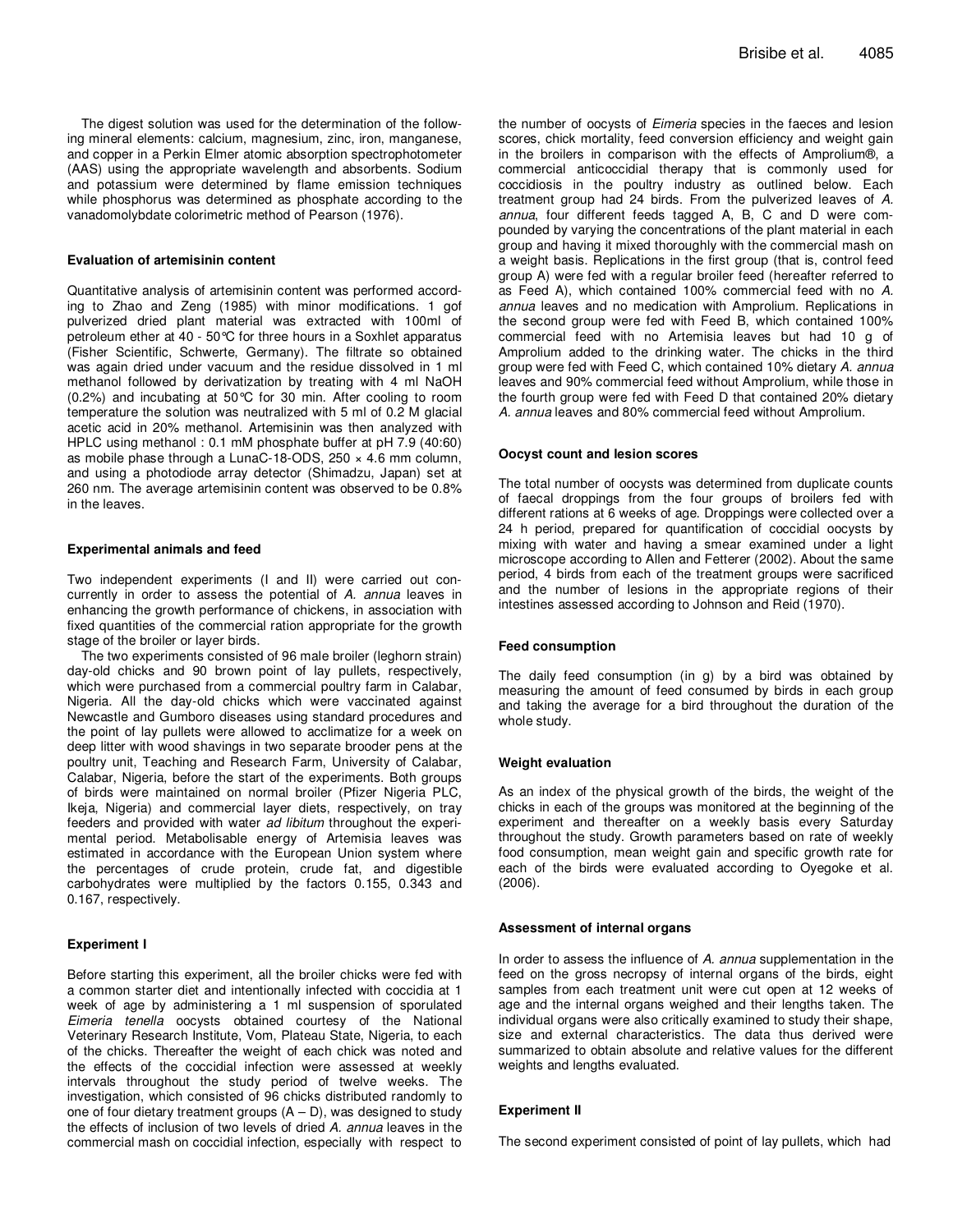received routine vaccinations at the recommended ages. The 90 layers in this experiment were distributed randomly to one of three treatment groups  $(E - G)$ ; each with 30 birds. From the pulverized leaves of A. annua, three different feeds tagged E, F, and G were compounded by varying the concentrations of dried A. annua leaves and having it mixed with the commercial layers mash on a weight basis. Replications in the first group (that is, group E) were fed with a regular layer mash (hereafter referred to as Feed E or control), which contained pure or 100% commercial layers mash only. The layers in the second group (group F) were fed with Feed F, which contained 10% dietary A. annua leaves mixed with 90% commercial feed, while those in the third group were fed with Feed G that contained 20% dietary A. annua leaves and 80% commercial layers mash. All groups were fed ad libitum between 7 a.m. and 9 p.m. each day.

As with the broilers performance parameters based on feed consumption of birds, mean weekly egg production rate (as in the number of eggs laid per bird in a week), mean egg size and intensity of colour of the egg yolk were evaluated during the course of the experiment in order to determine the influence of addition of dried A. annua leaves in the commercial mash on egg laying performance in layers. Eggs from each experimental group were collected at 12 noon and 5.00 p.m. daily, respectively, and counted for each treatment group. Eggs collected were kept refrigerated at 4°C for 2 days and used for measurement of size by assessing the volume displaced when an egg is dipped into a 100 ml beaker with water. Thereafter, the eggs were broken and visually assessed on the intensity of yolk colour.

## **Statistical analysis**

Triplicate results of proximate and biological data were examined by analysis of variance (ANOVA) using the general linear models procedure of SAS. Significant differences among group means were determined using the least significant difference (LSD).

# **RESULTS**

## **Influence of broiler feed supplementation with A. annua**

The gross compositions of the broiler starter and finisher diets are shown in Table 1 while the proximate compositions and mineral profiles of A. annua leaves and the four diets supplied to the broiler and layer chicks at the starter and finisher stages are shown in Tables 2 and 3, respectively. The results of the first experiment (that is, the mean values for oocyst count and lesion scores as well as feed consumption rate and weight gain after six weeks of treatment for broilers) are equally summarized in Tables 4 and 5, respectively. Not surprisingly, broilers in the control treatment group which neither received Amprolium through the drinking water nor dried Artemisia leaves through diet preparations gained less weight, consumed less feed and had the highest oocyst count in their faecal droppings. The number of oocysts in the fecal droppings and mean lesion scores of the broilers in groups B, C and D were significantly ( $P < 0.05$ ) low and differences between them were very negligible. However, these were significant when compared with the numbers obtained from the birds in the control group with no medication or treatment with Artemisia. Interestingly, the symptoms of coccidiosis infection, which included enteritis, diarrhoea, and caecal lesions, were very visible in the intestines of the birds in the untreated (control) group.

The results presented in Table 5 show vividly that broilers treated with Amprolium as well as those fed with A. annua-supplemented feeds had a significantly ( $P \lt \theta$ 0.05) higher live weight gain than those in the control group. The average body weight gain was significantly (P< 0.05) different for the various treatment groups, and was least in broilers in the control group when compared to the birds treated either with A. annua leaves or Amprolium. Compared to those in the control group with no treatment, birds maintained with Amprolium or on feed supplemented with the two levels (10 and 20%, respectively) of A. annua gained more weight during the first 8 weeks of the study. Surprisingly, an analysis of the collected data using a completely randomized design showed no significant ( $P > 0.001$ ) difference in weight gain between the Amprolium and A. annua-treated birds, perhaps an indication that the effects of the products on the broilers were similar.

## **Rate of weekly food consumption among the broilers**

Results of the feeding value of the four treatment diets are summarized in Tables 5 and 6. Significant differences in feed consumption pattern started being noticed between the four diets when the birds were at about 4 weeks of age. At this period differences in live weight began to be noticed between the different treatment groups. Regarding the feed conversion rate, both the Amprolium and A. annua-supplemented feeds were found to have significantly ( $P < 0.05$ ) better feed gain ratio than the control group. Though the rate of feed consumption per week of the chicks fed with the diets containing dried leaves of A. annua (Feeds C and D) appeared slightly better than the values obtained for those treated with Amprolium, however, they did not differ significantly from one another but were significantly different when compared with those obtained for birds in the control treatment without medication or Artemisia supplementation.

## **Mean weight gain**

Differences in body weight gain among the four treatment groups were significant  $(P < 0.05)$  with the birds on Amprolium and Artemisia treatments growing faster than the control. Though the differences in weekly mean body weight gain following the addition of 10% (Feed C) and 20% (Feed D), respectively, of Artemisia leaves in the commercial mash did not appear to be quite significant compared with the treatment containing Amprolium, however, they were highly significant ( $P <$ 0.001) when compared with the control treatment. On the average, broilers fed with the 10 and 20% Artemisia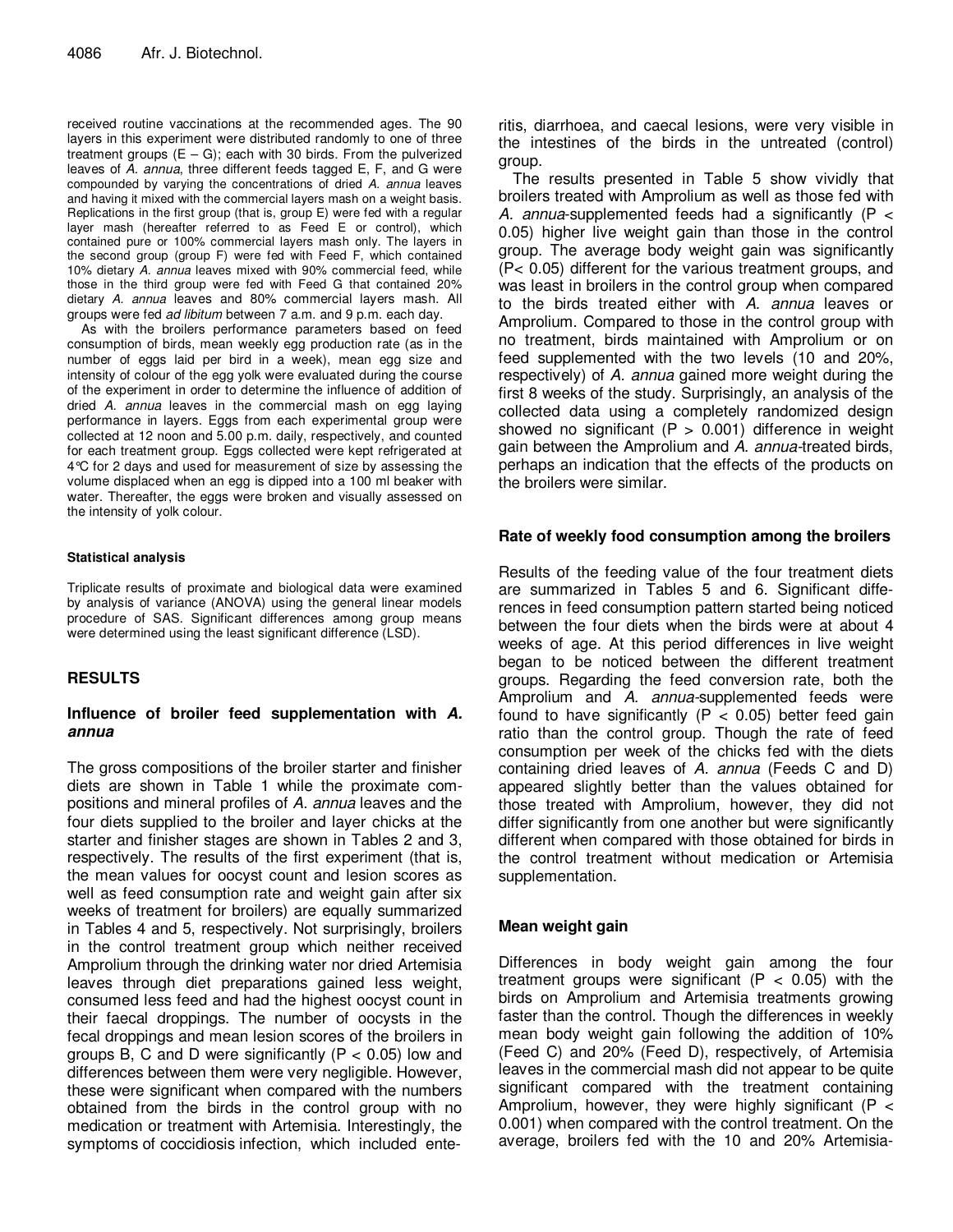**Table 1.** Gross composition of broiler starter and finisher diets.

| Ingredient (%)              | <b>Starter diet</b> | Finisher diet* |  |  |
|-----------------------------|---------------------|----------------|--|--|
| Maize                       | 48.00               | 50.00          |  |  |
| Corn bran                   | 6.85                | 8.00           |  |  |
| Palm kernel cake            | 5.00                | 8.05           |  |  |
| Soya bean meal              | 20.00               | 17.00          |  |  |
| Groundnut cake              | 12.00               | 9.00           |  |  |
| Fish meal                   | 4.20                | 3.50           |  |  |
| Bone meal                   | 3.00                | 0.35           |  |  |
| Vitamin and mineral premix* | 0.30                | 0.30           |  |  |
| Lysine                      | 0.25                | 0.20           |  |  |
| Methionine                  | 0.15                | 0.10           |  |  |
| Salt                        | 0.25                | 0.25           |  |  |
| <b>Calculated analysis</b>  |                     |                |  |  |
| Crude protein (%)           | 23.07               | 21.00          |  |  |
| Crude fibre (%)             | 3.42                | 4.07           |  |  |
| Lysine                      | 1.20                | 0.70           |  |  |
| Methionine                  | 0.71                | 0.50           |  |  |

\*Source: Pfizer Feeds Limited.

Table 2. Proximate chemical and mineral composition of sweet wormwood (Artemisia annua) leaves in comparison with broiler starter and finisher diets (% DM basis).

| Ingredient (%)                       | A. annua leaves | Starter diet* | Finisher diet* |
|--------------------------------------|-----------------|---------------|----------------|
| Crude protein                        | 19.66           | 23.07         | 21.00          |
| Crude fibre                          | 14.4            | 3.42          | 4.07           |
| Crude fat                            | 5.73            | 3.46          | 3.84           |
| Ash content                          | 10.26           | 10.87         | 10.97          |
| Digestible carbohydrates             | 49.94           | 62.94         | 65.52          |
| Phosphorus                           | 0.46            | 0.40          | 0.34           |
| Potassium                            | 2.10            | 1.28          | 1.31           |
| Calcium                              | 1.60            | 0.96          | 0.80           |
| Magnesium                            | 1.00            | 0.26          | 0.21           |
| Zinc                                 | 0.011           | 4.80          | 5.10           |
| Iron                                 | 0.072           | 1.14          | 1.20           |
| Manganese                            | 0.0003          | 7.90          | 9.20           |
| Sodium                               | 0.03            | 0.26          | 0.28           |
| Copper                               | 0.002           |               |                |
| Tannin (mg/100 g dry weight)         | 0.52            |               |                |
| Phytin (mg/100 g dry weight)         | 120.00          |               |                |
| Total oxalate (mg/100 g dry weight)  | 30.91           |               |                |
| Metabolizable energy (ME in kcal/kg) | 55.835          | 2,906         | 3,100          |

\*Source: Pfizer Feeds Limited.

supplemented diets, respectively, consumed between 10 to 15% less feed in order to gain a kilogram body weight than the control group. Quite interestingly, this trend was observed in both growth phases of the birds in this study, whether at the starter or finisher stages. By comparison of the mean performance of the different treatment groups, a significantly higher live weight ( $P < 0.05$ ) was equally observed in the birds treated with 20% Artemisia

leaves at 12 weeks of age than all the other treatments.

## **Influence of A. annua supplementation on weights and sizes of internal organs of broilers**

Visual examination of the birds showed that there were differences in weight between those fed with the conven-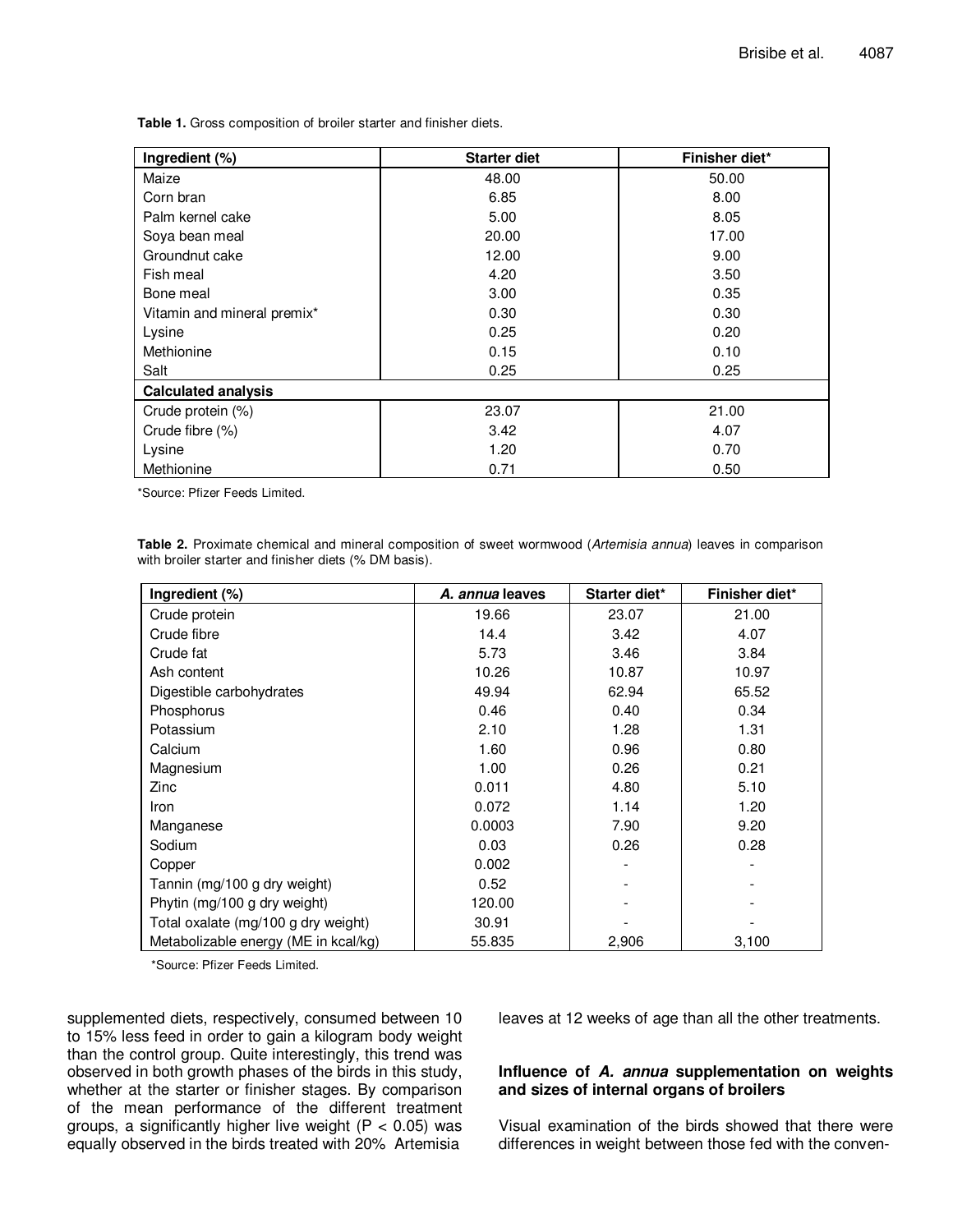| Ingredient (%)                      | A. annua leaves | Finisher diet* |
|-------------------------------------|-----------------|----------------|
| Crude protein                       | 19.66           | 20.00          |
| Crude fibre                         | 14.4            | 8.59           |
| Crude fat                           | 5.73            | 9.41           |
| Ash content                         | 10.26           | 15.56          |
| Digestible carbohydrates            | 49.94           | 45.63          |
| Phosphorus                          | 0.46            | 0.70           |
| Potassium                           | 2.10            | NA.            |
| Calcium                             | 1.60            | 1.00           |
| Magnesium                           | 1.00            | <b>NA</b>      |
| Zinc                                | 0.011           | NA.            |
| Iron                                | 0.072           | <b>NA</b>      |
| Manganese                           | 0.0003          | NA.            |
| Sodium                              | 0.03            | <b>NA</b>      |
| Copper                              | 0.002           |                |
| Tannin (mg/100 g dry weight)        | 0.52            |                |
| Phytin (mg/100 g dry weight)        | 120.00          |                |
| Total oxalate (mg/100 g dry weight) | 30.91           |                |

**Table 3.** Proximate and mineral compositions of sweet wormwood (A. annua) leaves in comparison with the finisher diet of layer chickens (on % DM basis).

\*Source: Ikot Omin Livestock Feeds Limited. NA = Not available.

**Table 4.** Analysis of variance showing mean lesion scores in the caeca of broiler chickens after 6 weeks of treatment.

| Source of<br>variation | Degrees of<br>freedom | Sum of squares | Mean<br>squares | Fcal                     |
|------------------------|-----------------------|----------------|-----------------|--------------------------|
| Total                  | 15                    | 0.256          | -               | -                        |
| <b>Block</b>           |                       | 0.0133         | 0.0044          | 2.91 <sup>NS</sup>       |
| <sup>r</sup> eatment   |                       | 0.229          | 0.076           | 49.93**                  |
| Error                  |                       | 0.0137         | 0.0015          | $\overline{\phantom{a}}$ |

\*\*Significant at 1% level of probability.

**Table 5.** Effect of addition of dried sweet wormwood (Artemisia annua) leaves to commercial starter feed on the growth performance of broiler chickens between 4 to 8 weeks of age.

| <b>Parameters</b>           | Feed A               | <b>Feed B</b>       | Feed C              | Feed D              |
|-----------------------------|----------------------|---------------------|---------------------|---------------------|
| Weekly body weight gain (g) | $110.95^{\text{ a}}$ | 156.21 <sup>b</sup> | 158.79 <sup>p</sup> | 165.18 <sup>b</sup> |
| Mean body weight gain (g)   | 107.52 <sup>4</sup>  | 164.87 <sup>b</sup> | 162.50 <sup>b</sup> | $177.55^{\circ}$    |
| Weekly feed consumption (g) | 595.48 $a$           | 650.12 $b$          | $675.35^{\circ}$    | 714.93 <sup>b</sup> |

Means having the same superscripts within the same row do not differ significantly  $(P > 0.05)$  from one another. Feed A – commercial broiler mash only, Feed B – broiler mash with Amprolium in the drinking water, Feed C – broiler mash supplemented with 10% of milled A. annua leaves, and Feed D – broiler mash supplemented with 20% of milled A. annua leaves.

tional feed alone and those fed with commercial feed supplemented with the two levels of A. annua. To investigate whether these differences were equally reflected in terms of sizes of internal organs of the birds, the mean absolute and relative weights of some of these organs

and parts of the gastro-intestinal tract of the four groups of birds were equally evaluated. The gross necropsy did not reveal any effects on organ mass. In fact, mean absolute and relative weights of the heart, kidney, liver, lungs and gizzard of the A. annua treated and untreated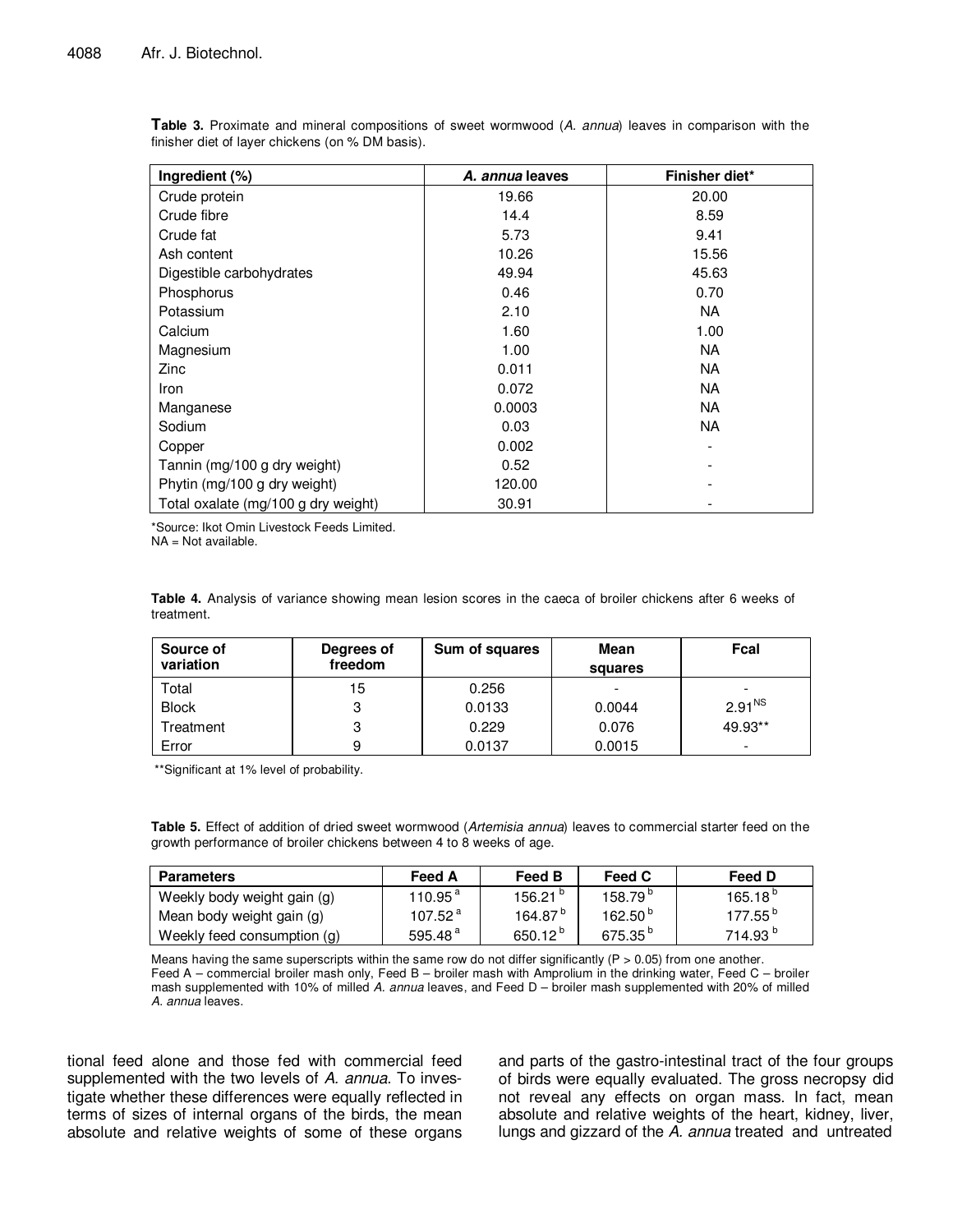**Table 6.** Effect of addition of dried sweet wormwood (A. annua) leaves to commercial feed on the performance of layer chickens on weekly average egg laying capacity, egg size and intensity of colour of egg yolk after 18 weeks of treatment.

| <b>Parameters</b>                | Feed E                     | <b>Feed F</b>                | Feed G                |
|----------------------------------|----------------------------|------------------------------|-----------------------|
| Weekly egg production rate       | $5.75 \pm 1.52^{\text{a}}$ | 6.01 $\pm$ 1.23 <sup>a</sup> | 6.19 ± $0.87^{\circ}$ |
| Mean egg size (cm <sup>3</sup> ) | $54.18 \pm 2.32^a$         | $54.59 \pm 4.39^{\circ}$     | $55.28 \pm 3.31^a$    |
| Colour of egg yolk               | ∟ight                      | Intense                      | Intense               |

Means having the same superscripts within the same row do not differ significantly ( $P > 0.05$ ) from one another. Feed E – commercial layer finisher mash only (control treatment), Feed F – layer finisher mash supplemented with 10% of milled A. annua leaves, and Feed G – layer finisher mash supplemented with 20% of milled A. annua leaves.

birds were not significantly different ( $P > 0.05$ ) from one another except for the liver that appeared slightly bluish in colour and length of the stomach, which indicated a higher value for the birds fed with A. annuasupplemented feed than for the other two treatments (data not shown).

## **Influence of supplementation of layer finisher diet with A. annua on egg production**

The data on egg production rate, mean egg size as well as the intensity of colour of egg yolk are presented in Table 6. A consistent trend observed from these details is the fact that layers receiving diet preparations with Artemisia had a higher feed intake resulting from an increased appetite, which probably was responsible for the higher mean number of eggs, laid in a week and mean egg size observed than the birds maintained on the conventional diet. Statistical analysis equally showed that supplementation of the feeds with up to 20% of Artemisia leaves had a significant effect ( $P < 0.05$ ) on egg size. Moreover, the intensity of the colour of the yolk of the eggs laid by the Artemisia-treated birds, though not statistically analysed as evaluation was empirical, was also higher than that of the control treatment.

# **DISCUSSION**

Up until recently, A. annua was used as an herbal tea preparation in traditional Chinese medicine for the treatment of fevers associated with malaria that is caused by Plasmodium, a protozoan parasite, and was seen to be very effective largely as a result of the presence of anti-protozoan factors such as artemisinin and some of its sesquiterpenic precursors including artemisinic acid and dihydroartemisinic acid. Consequently, one of the major suppositions of the current study was that addition of pulverized dried A. annua leaves to poultry feed would exhibit anticoccidial activity since the causal organisms of coccidiosis, Eimeria species, are also protozoa. This initial objective in the utilization of dried leaves of A. annua as a natural anticoccidial agent was achieved in the current study

even though the proper dosage range for effective control of coccidiosis remains to be determined. From the analysis undertaken in this study, however, it is obvious that the amount of artemisinin contained in 600 g of the commercial feed, which is about the average quantity of feed consumed by a broiler at about 6 weeks of age within a week, supplemented with 10 and 20%, respectively, of dried A. annua leaves with an initial artemisinin concentration of 0.8% was about 480 and 960 mg, respectively. Not surprisingly, these levels of artemisinin consumed through the leaves on a weekly basis, which were effective in reducing oocyst output in coccidian infections in the broilers, appear to be much lower than those required to clear Plasmodium infections in mice (138.8 mg/kg body weight per day for 3 days), monkeys (200 mg/kg body weight per day for 3 days) and humans (300 mg/kg body weight per day for 3 days) as reported earlier by Klayman (1985), perhaps on account of the longer treatment period in the current study.

Another interesting aspect of the results reported here appears to be the fact that there were no significant differences between the growth performances of the broiler chicks provided with the commercial anticoccidial drug through the drinking water and those maintained on the Artemisia-supplemented diets. Whether at the starter or finisher phases, diet preparations containing 10 and 20%, respectively, of dried A. annua leaves gave comparable, and sometimes even better, growth indices than the broiler chicks treated with Amprolium that were maintained on the conventional broiler mash.

Interestingly, the mean weight gains obtained in the broilers fed on the A. annua supplemented diets differed significantly from those fed with the commercial mash alone. This observation shows that the broiler chicks were able to utilize the Artemisia-supplemented diets quite more efficiently than the conventional feed, as the diet preparations containing Artemisia enhanced a better broiler performance in terms of higher live weight gains within a short period of twelve weeks. It could be inferred from this that the inclusion of dried A. annua leaves in broiler diets, as represented by Feeds C and D in the current study, were satisfactorily acceptable to the birds without any adverse effects. Moreover, the fact that there were significant differences between the various treat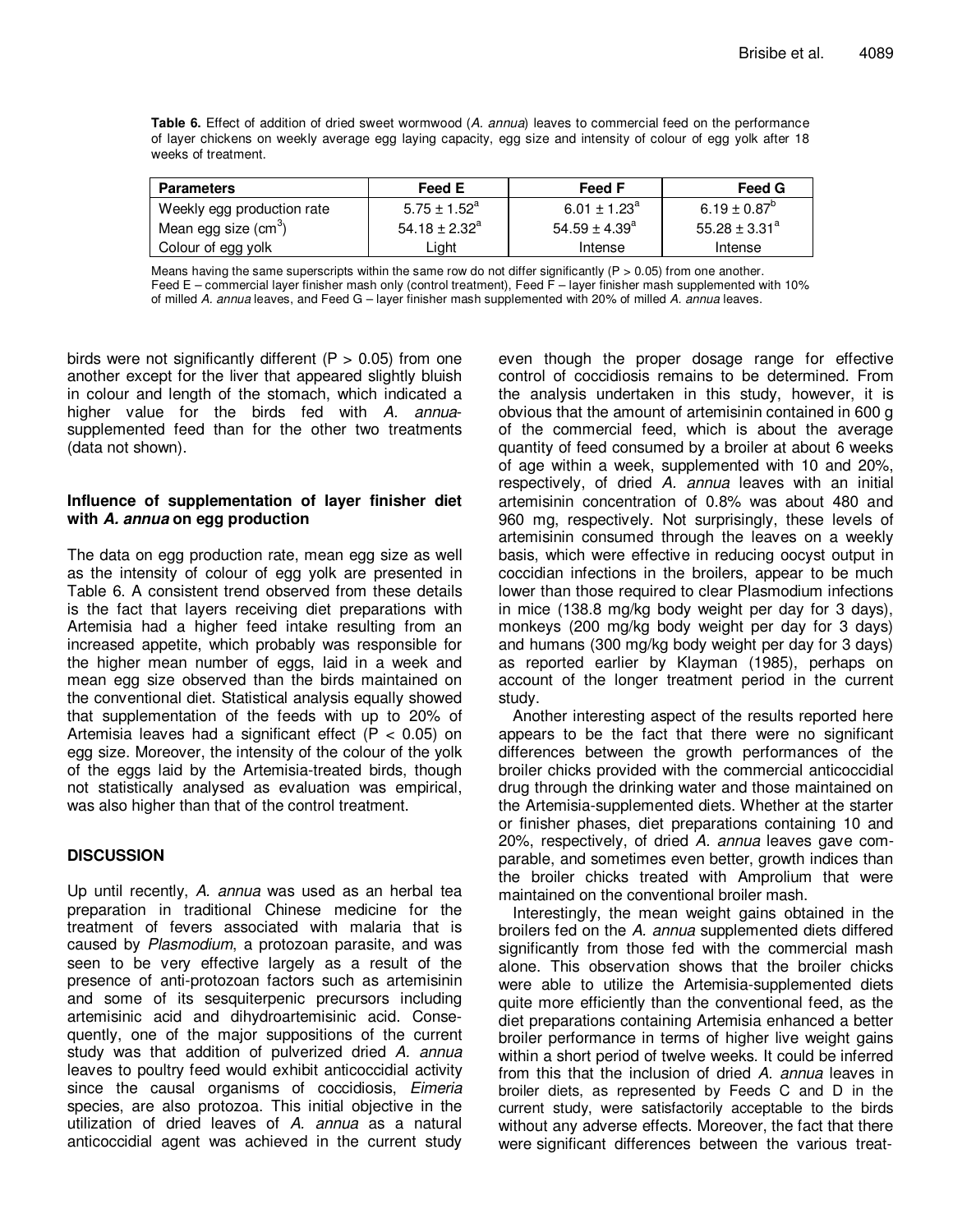ment groups in terms of enhanced anticoccidial effects, feed consumption pattern and live weight gain showed that A. annua leaves can be used in compounding feed rations for broiler birds. This is not surprising since A. annua leaves are known to contain high levels of crude protein with values that are approximately about 20 to 24% (on % DM basis), essential amino acids, minerals, vitamins, antioxidants and flavonoids (Brisibe et al., 2008). Collectively, these are very crucial for growth and development of poultry as well as the enhancement of weight gain in animals. It is possible, therefore, that the growth of the broilers seen in the current study may have been enhanced following the addition of A. annua leaves in the starter and finisher diets probably because of its high protein content and presence of essential minerals such as sodium, potassium, zinc and manganese, amino acids and vitamins. The higher weight gain observed in broilers fed with A. annua-supplemented feeds might also be due to increased availability of carbohydrates (up to about 50% on DM basis) as well as crude fibre fraction. Usually, a typical commercial broiler feed contains 25% or more soluble (digestible) carbohydrate. An additional 3 to 6% carbohydrate may be generally present as crude fiber, which is considered to be very desirable in practical feed ingredients for poultry.

Now aside from its potential as a source of feed additive in poultry, A. annua equally has two other great advantages associated with enhanced feeding efficiency in animals. First and foremost, the plant has a high concentration of antioxidants just like has equally been reported in Brassica chinensis, Allium cepa, and Artemisia vulgaris (Bahorun et al., 2004), which are known to contain high levels of vitamins A, C, and E, and flavonoids such as quercetin. This is not surprising since Artemisia species are generally known as rich sources of antioxidants including flavonoids, coumarins (Zheng and Wang, 2001; El-Massry et al., 2002; Juteau et al., 2002; Liu et al., 2004; Canadanovic-Brunet et al., 2005; Kordali et al., 2005; Toda, 2005; Bilia et al., 2006) and estrogenic flavonoids (Lee et al., 1998; Nikolova et al., 2004).

Generally, antioxidants are very important as they help to block the action of free radicals which have been implicated in several stresses related to gastrointestinal mucosal injuries (Bagchi et al., 1999) and in the pathogenesis of many diseases including atherosclerosis, ischemic heart disease, cancer, Alzheimer's disease, Parkinson's disease and in the entire aging process (Aruoma, 2003; Dasgupta and De, 2004; Coruh et al., 2007). Moreover, they are also known to be very good modulators of the immune system in humans (Bendich, 1993) and in animals (Chew, 1995). Aside from antioxidants, and compared to traditional forages, Artemisia species also have high concentrations of essential oils which are useful in the maintenance of a favourable microflora balance, suppression of rumen protozoa, increases nitrogen uptake and reduces methane production (Greathead, 2003). Taken together, it could be spe-

culated from these and similar data that dietary inclusion of milled Artemisia leaves in poultry rations has the potential to increase feed efficiency and enhance weight gain in the animals. The additional advantages of increasing the feed conversion rate per kilogram body weight gain seen with diets supplemented with A. annua in the present study, therefore, are attributes that could be exploited in the formulation of poultry feeds.

Of equal interest and significance in the present study are the increased rate of egg production and higher egg sizes recorded with the Artemisia treatment. Obviously these data are clear manifestations of the fact that one or some of the several components amongst the beautiful portfolio of phytochemicals in Artemisia leaves could have an effect, which enhances the production of eggs in layers. Naturally, chickens laying eggs are known to have a high requirement for nutrients, especially calcium, magnesium and phosphorus (NRC, 1977). Ordinarily, the calcium (1% DM basis) and to a large extent, phosphorus (0.7% DM basis) contents of the commercial layers mash could be considered adequate to sustain good egg laying performance. However, the increased appetite observed in the birds in the present study, presumably resulting from the enhanced health status provided by antioxidants and essential oils in Artemisia (Greathead, 2003; Brisibe et al., manuscript submitted) coupled with the high percentage increases in the levels of calcium, magnesium and phosphorus in the diets that are supplemented with Artemisia when compared to that of the standard commercial layers mash, may have increased the availability of these essential nutrients to the birds, which may possibly be the reason for the observed increase in egg lay with increasing levels of Artemisia in the feed. Aside from this, the increased intensity of the colour in the egg yolk might equally be reflective of the presence of vitamin A or its precursors (β-carotenoids) and/or related compounds in the leaves, which may have a positive correlation on the nutritional quality of eggs.

The initial objective of this experiment was to find a natural product with anticoccidial properties that could be used as a feed additive with minimal processing (Allen et al., 1997). In fact, the study was conducted to compare the anticoccidial efficiency of A. annua with that of Amprolium®, a widely used synthetic anticoccidial drug. A. annua is a plant of great interest as it is currently the only source of the vital antimalarial drug artemisinin. This compound destroys parasitic organisms and cancer cells through the generation of highly reactive oxygen-based free radicals or electrophilic intermediates, by alkylating and oxidizing proteins and lipids of parasite membranes as well as inactivation of channel proteins (Ridley and Hudson, 1998). It has been demonstrated that the effect of artemisinin is equally mediated through disruption of membrane potential by interacting with the electron transport chain in the mitochondrial membrane, resulting in free radical damage and dysfunctional mitochondria (Li et al., 2005). However, more recently an alternative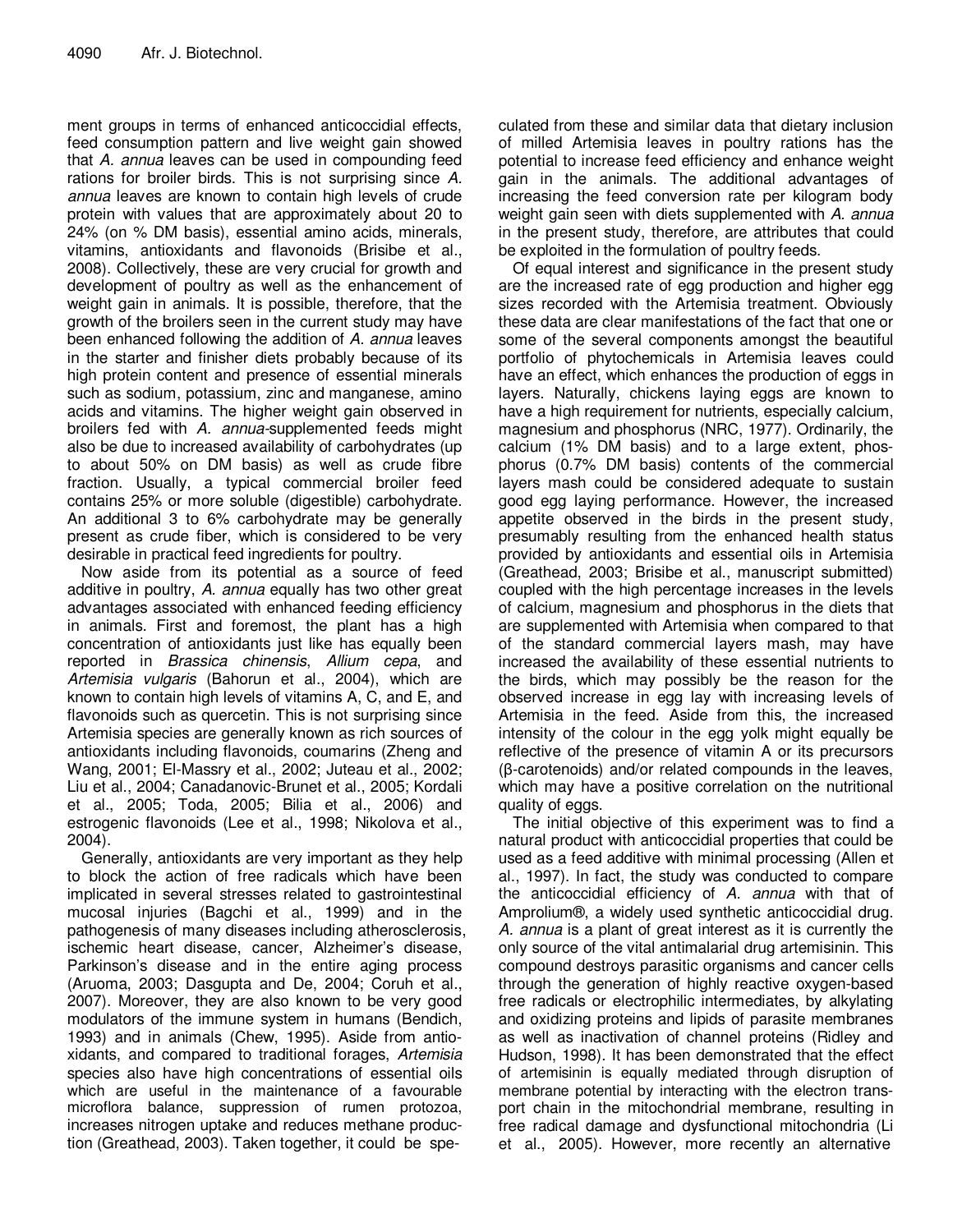mechanism of action based on inhibition of sarcoplasmic endoplasmic reticulum calcium ATPase (SERCA) of Plasmodium has been suggested (Eckstein-Ludwig et al., 2003), which has reconciled some intriguing observations on the actions of artemisinins against the parasite (Woodrow et al., 2005). It is likely that artemisinin and/or a few other constituents of Artemisia leaves, possibly polymethoxyflavones such as casticin, artemetin, chrysosplenetin and chrysosplenol-D, which are known to have a synergistic effect on artemisinin, might equally have exerted the anticoccidial properties observed in this study, acting in a manner similar to that reported in Plasmodium.

In conclusion, this study has clearly identified a number of advantages in supplementing daily rations of broilers and layers with up to 20% of dried pulverised A. annua leaves without any adverse effects. The opportunities afforded by the potent physiological effects of dietary inclusion of this plant material include an anticoccidial effect, a higher rate of feed consumption, the ease with which birds do gain weight, a better egg laying performance and an increased intensity in the colour of the yolk of the egg. It is most probable that the presence of a wide range of novel phytochemicals in the leaves of this innocuous, yet versatile plant with numerous pharmacological indications may be a pointer to the advantages inherent in its use. Its utility as a natural feed additive, therefore, would definitely complement current biotechnological efforts and help in advancing our understanding of the important role that medicinal plants (botanical elements) could play in the control of animal and human parasites through the identification of some of the exact components responsible for the parameters observed in this study.

#### **REFERENCES**

- Allen PC, Fetterer RH (2002). Recent advances in biology and immunobiology of Eimeria species and in diagnosis and control of infection with these coccidian parasites of poultry. Clin. Microbiol. Rev. 15: 58-65.
- Allen PC, Lydon J, Danforth HD (1997). Effects of components of Artemisia annua on coccidia infections in chickens. Poultry Sci. 76: 1156–1163.
- AOAC (1990). Official methods of analysis. 15th edition. Association of Official Analytical Chemists, Arlington, Virginia, USA, p. 1094.
- Aruoma OI (2003). Methodological considerations for characterizing potential antioxidant actions of bioactive components in plant foods. Mut. Res. 523(524): 9 - 20.
- Bagchi D, Carryl OR, Tran MX, Bagchi M, Garg A, Milnes MM, Williams CB, Balmoori J, Bagchi DJ, Mitra DJ (1999). Acute and chronic stress-induced oxidative gastrointestinal mucosal injury in rats and protection by bismuth subsalicylate. Mole. Cell. Biochem. 196: 109- 116.
- Bahorun T, Luximon-Ramma A, Crozier A, Aruoma OI (2004). Total phenol, flavonoid, proanthocyanidin and vitamin C levels and antioxidant activities of Mauritian vegetables. J. Sci. Food Agric. 84: 1553-1561.
- Bendich A (1993). Physiological role of antioxidants in the immune system. J. Dairy Sci. 76: 2789 - 2794.
- Bilia R, Malgalhães PM, Bergonzi C, Vincieria FF (2006). Simultaneous analysis of artemisinin and flavonoids of several extracts of Artemisia

annua L. obtained from a commercial sample and a selected cultivar. Phytomedicine 13: 487 - 493.

- Brisibe EA (2006). Challenges and opportunities in the local production of artemisinin-based combination therapies against malaria in Nigeria. J. Pharm. Sci. Pharm. Pract. 8: 49-59.
- Brisibe EA, Umoren UE, Brisibe F, Magalhäes PM, Ferreira JFS, Luthria D, Wu X, Prior R (2008). Nutritional characterisation and antioxidant capacity of different tissues of Artemisia annua L. Food Chem. (In press).
- Canadanovic-Brunet JM, Djilas SM, Cetkovic GS, Tumbas VT (2005). Free-radical scavenging activity of wormwood (Artemisia absinthium L.) extracts. J. Sci. Food Agric. 85: 265-272.
- Chew BP (1995). Antioxidant vitamins affect food animal immunity and health. J. Nutr. 125: 1804S - 1818S.
- Coruh N, Celep AGS, Ozgokce F (2007). Antioxidant properties of Prangos ferulacea (L) Lindl., Chaerophyllum macropodum Boiss. and Heracleum persicum Desf. from Apiaceae family used as food in Eastern Anatolia and their inhibitory effects on glutathionetransferase. Food Chem. 100: 1237-1242.
- Dasgupta N, De B (2004). Antioxidant activity of Piper betle L. leaf extract in vitro. Food Chem. 88: 219-224.
- Day RA, Underwood AL (1986). Quantitative Analysis,  $5<sup>th</sup>$  edition, Prentice-Hall Publication, pp. 704.
- Eckstein-Ludwig, Webb URJ, van Goethem IDA, East JM, Lee AG, Kimura M, O'Neill PM, Bray PG, Ward SA, Krishna S (2003). Artemisinins target the SERCA of Plasmodium falciparum. Nature 424: 957-961.
- El-Massry KF, El-Ghorab AH, Farouk A (2002). Antioxidant activity and volatile components of Egyptian Artemisia judaica L. Food Chem. 79: 331-336.
- Greathead H (2003). Plants and plant extracts for improving animal productivity. Proc. Nutr. Soc. 62: 279 - 290.
- Igbedion SO, Olugbemi KTA, Akpapunam MA (1994). Effect of processing methods on phytic acid level in bambara nut and pigeon pea. Food Chem. 50: 147 - 151.
- Johnson J, Reid WM (1970). Anticoccidial drugs: Lesion scoring techniques in battery and floor pen experiments with chickens. Exp. Parasitol. 28: 30-36.
- Juteau F, Masotti V, Bessiere JM, Dherbomez M, Viano J (2002). Antibacterial and antioxidant activities of Artemisia annua essential oils. Fitoterapia 73: 532-535.
- Klayman DL (1985). Qinghaosu (Artemisinin): an antimalarial drug from China. Science 228: 1049-1055.
- Kordali S, Cakir A, Mavi A, Kilic H, Yildirim A (2005). Screening of chemical composition and antifungal and antioxidant activities of the essential oils from three Turkish Artemisia Species. J. Agric. Food Chem. 53: 1408-1416.
- Kumar S, Srivastava S (2005). Establishment of artemisinin combination therapy as first line treatment for combating malaria: Artemisia annua cultivation in India needed for providing sustainable supply chain of artemisinin. Curr. Sci. 89: 1097-1102.
- Lee SJ, Chung HY, Maier CG, Wood AR, Dixon RA, Mabry TJ (1998). Estrogenic flavonoids from Artemisia vulgaris L. J. Agric. Food Chem. 46: 3325-3329.
- Li W, Mo W, Shen D, Sun L, Wang J, Lu S, Gitschier JM, Zhou B (2005). Yeast model uncovers dual roles of mitochondria in the action of artemisinin. PLoS Genet. 1: 0329-0334.
- Liu CZ, Murch SJ, El-Demerdash M, Saxena PK (2004). Artemisia judaica L.: Micropropagation and antioxidant activity. J. Biotechnol. 110: 63-71.
- Makker AOS, Goodchild AV (1996). Quantification of tannins. A laboratory manual. International Center for Agricultural Research in Dry Areas (ICARDA), Allepo. Syria, p. 25.
- Murashige T, Skoog F (1962). A revised medium for rapid growth and bioassays with tobacco tissue cultures. Physiol. Plant. 15: 473-497.
- National Research Council (1977). Nutrient requirements of poultry.  $7<sup>th</sup>$ Edition, National Academy of Sciences, Washington D. C., USA.
- Nikolova M, Gevrenova R, Ivancheva S (2004). High-performance liquid chromatographic separation of surface flavonoid aglycones in Artemisia annua L. and Artemisia vulgaris L. J. Serbian Chem. Soc. 69: 571-574.
- Oyegoke OO1, Akintola AJI, Fasoranti JOI (2006). Dietary potentials of